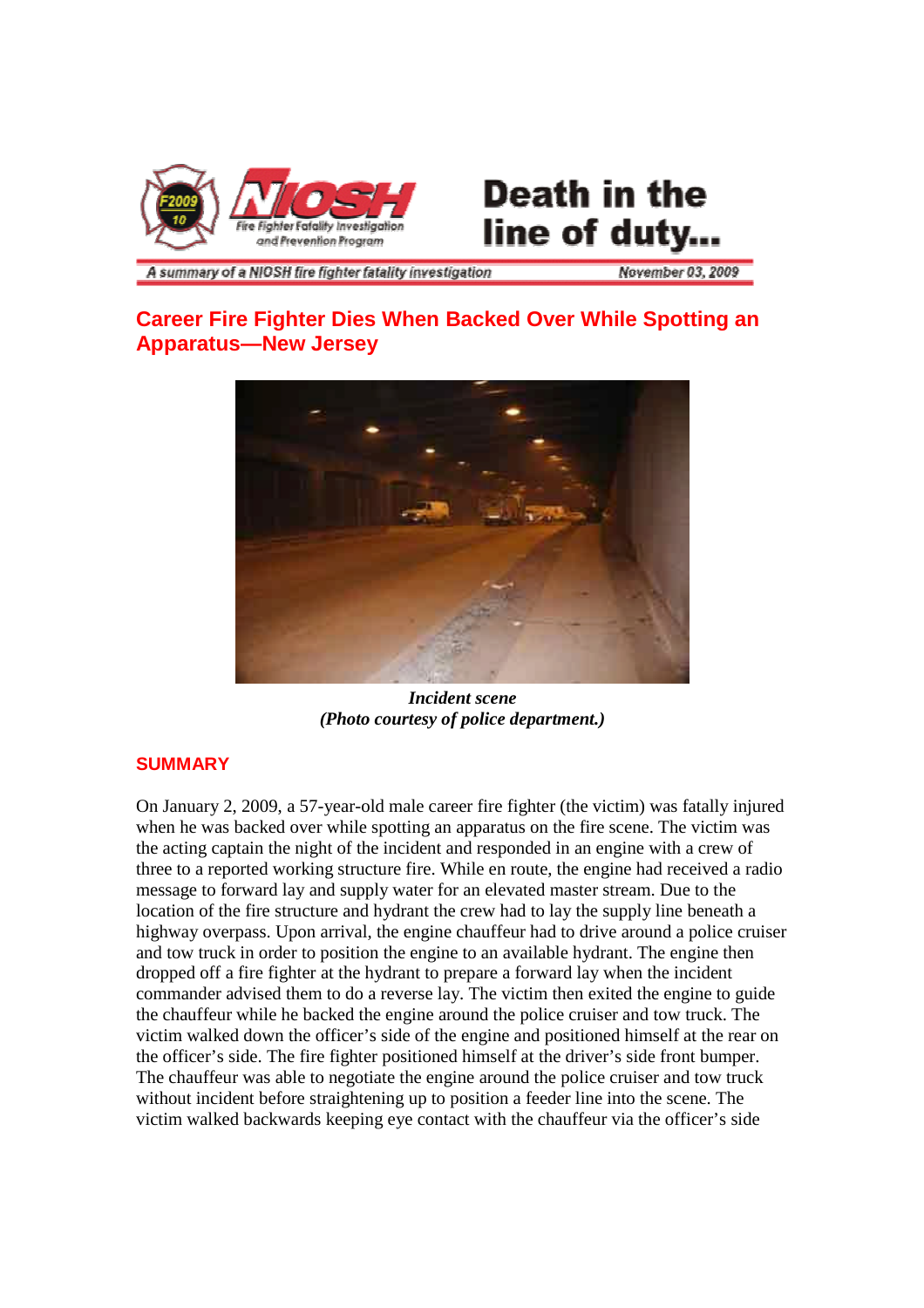mirror. While backing, the chauffeur noticed the tow truck drive past him toward the scene. He focused his attention on the tow truck momentarily when he felt the truck run over something. A police officer yelled to the chauffeur to stop the engine because something or someone was just run over. The victim was found underneath the engine just in front of the officer's side rear wheels. He was transported to a local metropolitan hospital where he was pronounced dead. The chauffeur was not cited in the fatal incident. Key contributing factors identified in this investigation include loss of direct communications between driver and spotter, driver distractions, possible loss of footing by the victim, and possible failure of the automatic reverse braking system.

NIOSH investigators concluded that, to minimize the risk of similar occurrences, fire departments should

- *Ensure that standard operating procedures (SOPs) are developed, implemented, and enforced on safe backing of fire apparatus (e.g., visual and audio communication, use and position of spotter(s)) and include adequate training and testing methods (e.g. written and practical tests) to ensure fire fighter comprehension.*
- *Consider evaluating current safety equipment used on fire apparatus to assist drivers during backing operations and consider supplementary safety equipment (e.g., additional mirrors, automatic sensing devices, and/or video cameras) for further assistance.*
- *Implement proper procedures for inspection, use, and maintenance of safety equipment used to assist in the backing of fire apparatus to ensure the equipment functions properly when needed.*

#### **INTRODUCTION**

On January 2, 2009, a 57-year-old male career fire fighter (the victim) was fatally injured when he was backed over while spotting an apparatus on the fire scene. On March 30, 2009, the International Association of Fire Fighters requested that the National Institute for Occupational Safety and Health (NIOSH) investigate this incident. On April 13–16, 2009, two safety and occupational health specialists from the NIOSH Fire Fighter Fatality Investigation and Prevention Program traveled to New Jersey to investigate this incident. The NIOSH investigators interviewed the fire chief and fire director from the victim's department, the engine chauffeur and fire fighter, and the fire scene incident commander. The investigators met with the New Jersey Public Employees Occupational Safety and Health Program (PEOSH) incident investigator and representatives and reviewed their photographs, investigative findings, and safety and health standards for fire department personnel. NIOSH investigators also met with representatives from the local fire fighter's union and uniformed officer's union.

Investigators reviewed law enforcement investigative photographs and investigative reports, the New Jersey State Police Commercial Vehicle Crash Report, the autopsy report, training records of the victim and engine chauffeur, and visited the incident scene. NIOSH investigators also spoke with investigators from the New Jersey Division of Fire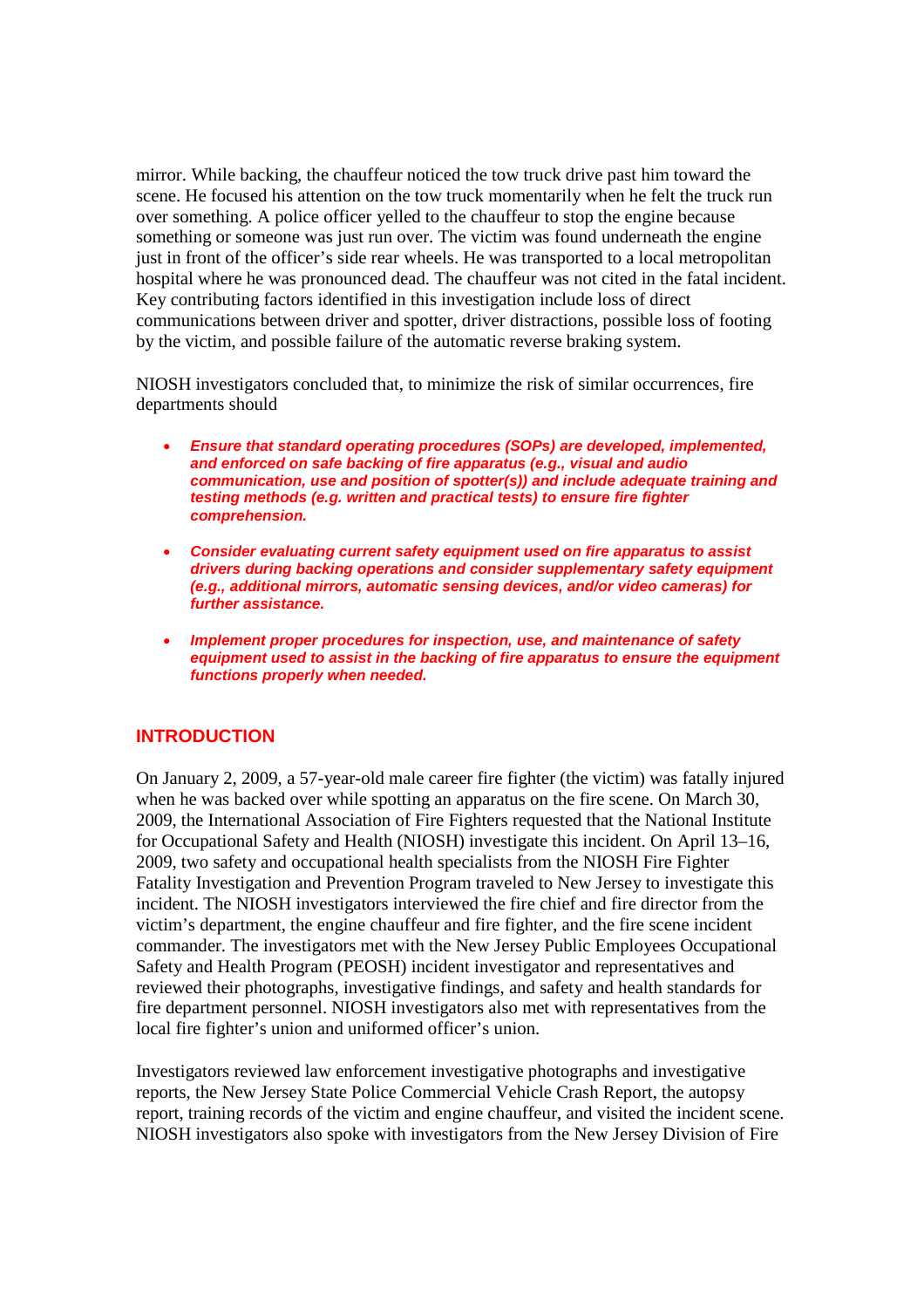Safety, local police and sheriff's office, and personnel from the medical examiner's office.

#### **FIRE DEPARTMENT**

The career department involved in this incident is comprised of 269 uniformed fire fighters. The department has seven stations and serves a population of approximately 124,000 in a geographical area of 12 square miles.

Although the fire department has provided annual driver/operator training courses that focused on several driving topics including backing, they had not developed and implemented standard operating procedures that will assist fire fighters in safely backing an apparatus. In March 1994, due to an increase in overhead door damage, a general order was issued that addressed procedures for leaving and returning from quarters. $<sup>1</sup>$  In</sup> regards to backing, the general order states, "To ensure pedestrian safety and to stop the flow of traffic when returning into quarters, the apparatus shall be guided on both sides." NIOSH investigators observed this general order being used while meeting with the fire department. The State of New Jersey motor vehicle regulations do not require that emergency vehicle operators possess any special training or driver's licenses such as a commercial driver's license.

## **TRAINING AND EXPERIENCE**

The victim had been with this department for more than 28 years. He had completed certification courses in Fire Fighter I, Hazardous Materials Operations, Basic First Aid and Cardiopulmonary Resuscitation (CPR), and various weekly and monthly fire servicerelated topics. The victim had also completed various online and instructor-led training courses on the incident command system. The engine chauffeur had been with this department for more than 18 years. He had completed certification courses in Fire Fighter II, Hazardous Materials Operations, Basic First Aid and CPR, and various weekly and monthly topics related to the fire service. The chauffeur had completed various online and instructor-led training courses on the incident command system.

The victim and engine chauffeur had completed certification training on highway incident and traffic safety, a department-instructed fire apparatus driver/operator course, and National Safety Council's course, *Coaching the Emergency Vehicle Operator II– Fire*. <sup>2</sup> Both apparatus driver/operator courses focused on basic fundamental driving skills such as backing, turning, intersection safety, braking, and speed control. Written and maneuvering skills tests were administered. The engine was equipped with an automatic reverse braking system when the vendor delivered it to the fire department, and the engine chauffeur had received initial training on how the system functioned from the vendor.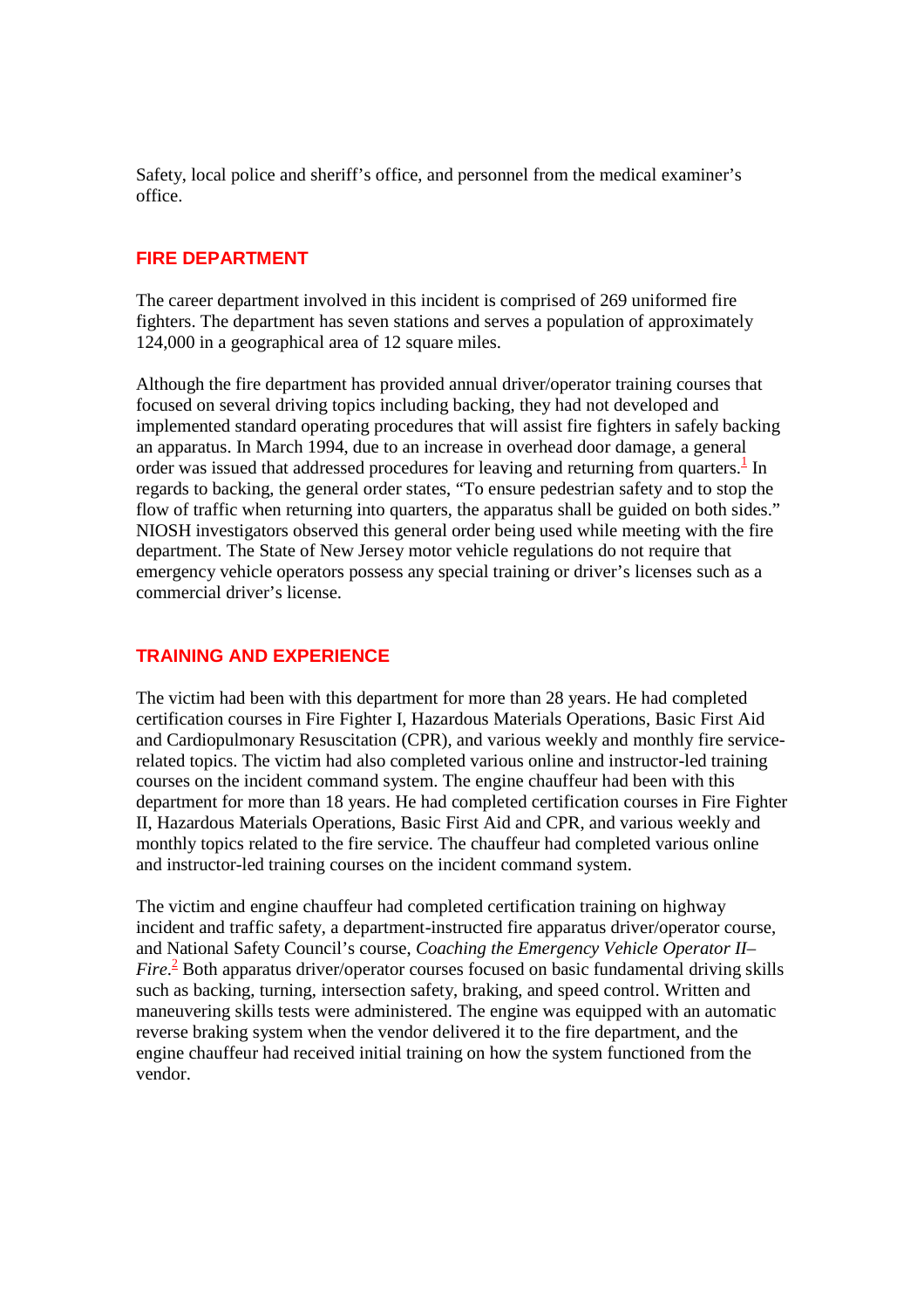#### **EQUIPMENT AND PERSONNEL**

The victim was the acting officer on the engine along with the chauffeur and fire fighter. The apparatus involved in the incident was a 1996 enclosed cab engine with an automatic transmission, diesel engine, and an air brake system (see Photo 1). The apparatus' gross vehicle weight rating (GVWR) was 32,360 lbs. The engine had two axles with six wheels (two in the front and four in the rear). The engine measured 28 ft (length) x 8 ft 7 in (width) x 9 ft 5 in (height). The apparatus was also equipped with an automatic reverse braking system<sup>3</sup> mounted to the rear step of the apparatus (see Photo 2).



**Photo 1. Apparatus involved in the backing incident.** *(Photo courtesy of police department.)*



**Photo 2. This reverse braking system is attached to the rear bumper of the apparatus and is designed to actuate the rear brakes when pressure is applied to the rubber**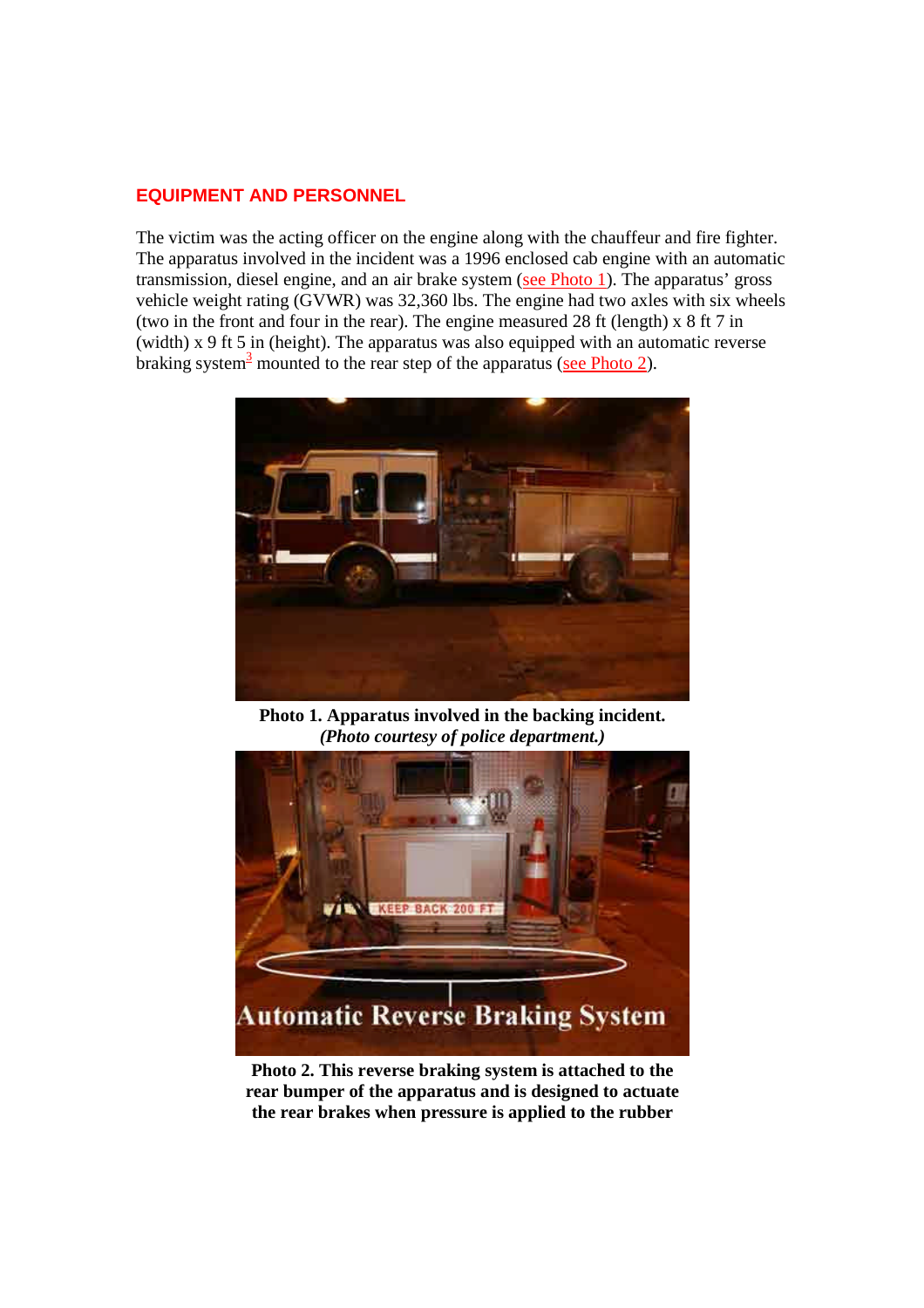#### **sensor.** *(Photo courtesy of sheriff's office.)*

This automatic reverse braking system was developed in the early 1980s, introduced in the United Kingdom in 1983, and then became available in the United States in 1986. This reverse braking system was an optional safety feature that was installed on the apparatus prior to the fire department taking possession in 1996. The system aids driver/operators while backing an apparatus by locking the rear brakes when the system comes in contact with an object. *Note: The manufacturer's manual notes that this system does not exempt the driver/operator from using conventional backing aids such as side and rear mirrors or spotters.*<sup>3</sup> The rubber sensor is mounted six inches beyond the vehicle's rear end to provide an area where vehicle damage could be reduced due to the short distance traveled after automatic brake application. The sensor has an air chamber which is sealed at either end. The air chamber detects or senses a compression of the wall of the chamber, as little as 0.05 psi, causing the pressure inside to increase and then transmit down to a control/switch unit which triggers the brakes to actuate. The system is designed to operate when the apparatus is in reverse gear and backing at a slow rate of speed. The instruction manual recommends a function test be done after initial installation and at least once a week thereafter. For the involved apparatus, the last documented function test was performed in March 2008; at that time, the system was working properly.

After the incident, the apparatus and scene were processed by local police before the apparatus was escorted by state police to the fire department's headquarters. The apparatus was secured there until state police could perform a vehicle inspection. The state police performed a standard commercial vehicle crash inspection in the presence of a fire department mechanic and investigators from the New Jersey Division of Fire Safety. Items inspected included the air brake system, brakes, steering, suspension, tires, lighting, and low air pressure indicators. The inspection was completed within three days of the incident and the apparatus was found to have no mechanical violations. The state police inspection did not include an inspection of the automatic reverse braking system because it was an optional device and their investigators were not certified to test it. However, when pressure was applied to the rubber sensor while backing, the system failed to actuate the brakes. It could not be determined whether the backing system was functional at the time of the incident, but there was damage to the bumper and rubber sensor that could not be attributed to the fatal incident (see Photos 3 and 4).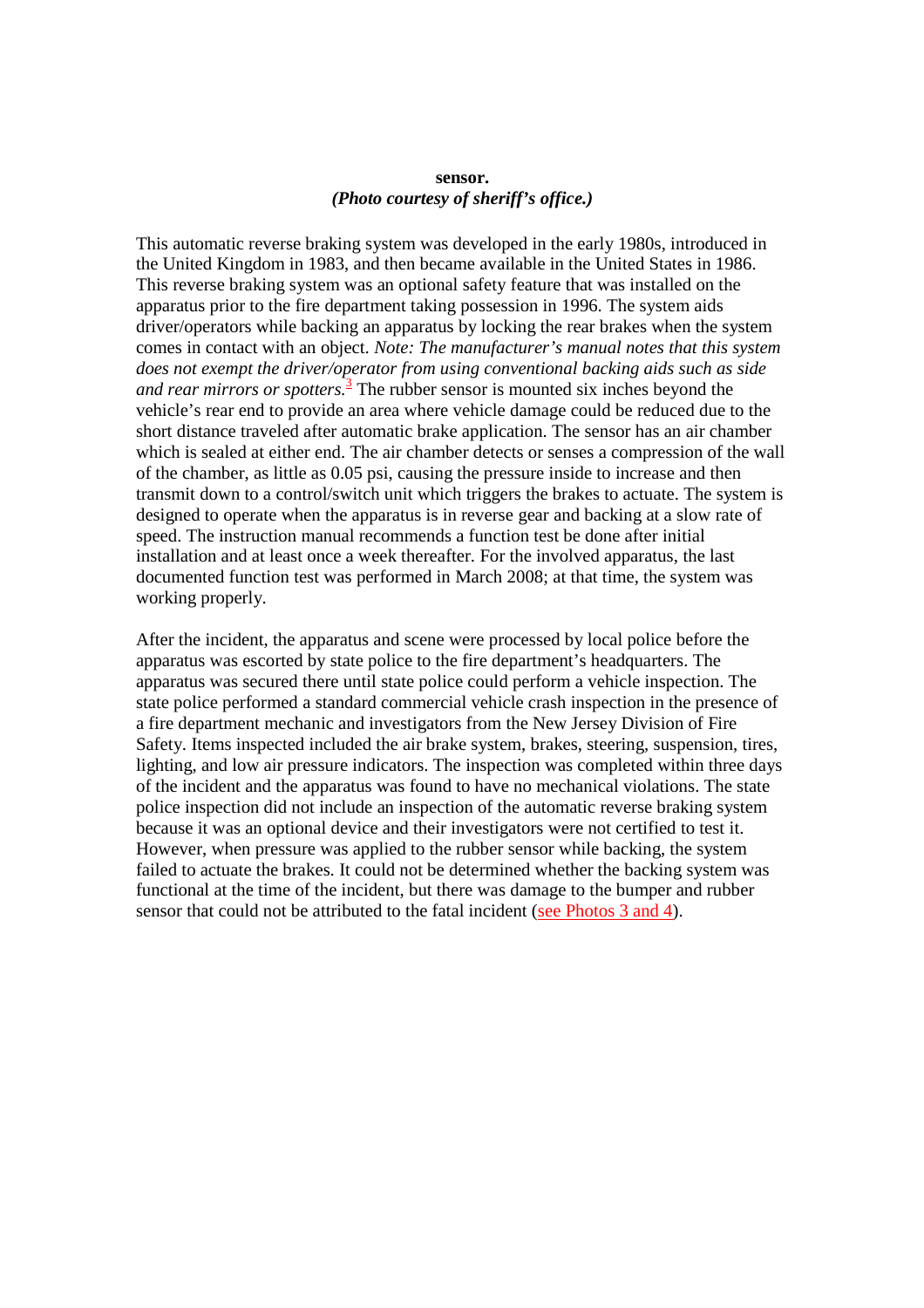

**Photos 3 and 4. Pictures show damage to rear bumper and rubber sensor.** *(Photo courtesy of PEOSH.)*

From these findings, the New Jersey Division of Fire Safety recommended that repairs be made before placing the apparatus back in service. The automatic reverse braking system control unit was replaced following the inspection, and then placed back in service. The fire department also inspected eight other apparatus that had the same reverse braking system installed. Three of these apparatus had damaged or insufficient operating parts within the system that affected proper operation. These three systems were also repaired.

## **TIMELINE**

The timeline for this incident includes the initial call to the 911 center at 0213 hours for a structure fire. Only the engine directly involved in the incident is discussed in this timeline. No en route times were documented for initial responding units for the structure fire. The engine was part of the initial assignment dispatched. The engine's dispatch, arrival, and key events include the following:

- **0213 Hours** 911 dispatch center received a call for a residential structure fire
- **0215 Hours** 911 center dispatched the residential structure fire assignment
- **0226 Hours** Engine on scene
- **0234 Hours** Emergency Medical Services transported victim to hospital

## **PERSONAL PROTECTIVE EQUIPMENT**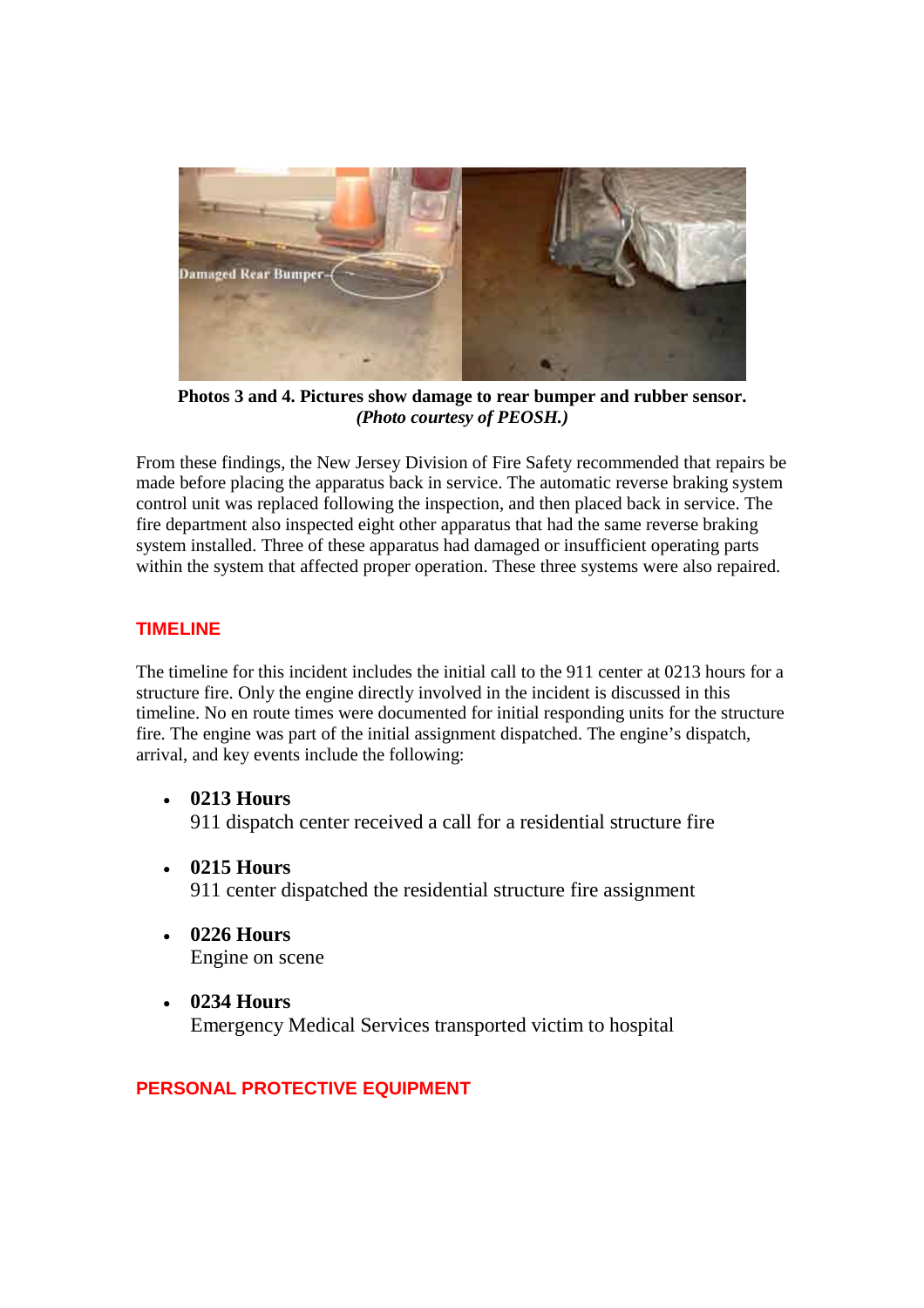It was reported to NIOSH investigators that the victim was seen wearing a full array of personal protective clothing and equipment, consisting of turnout gear (coat and pants), helmet, rubber fire boots, and a self-contained breathing apparatus. NIOSH investigators were unable to inspect the victim's gear because it was destroyed prior to this investigation due to biological contamination. The turnout coat and pants were black with reflective trim and lettering. The turnout coat had 3 in reflective lime yellow triple trim stripes around the waist and chest of the coat, and at wrist and elbow locations on both coat arms. There were also (6) 3 in reflective letters on the back of the turnout coat. The turnout pants had 3 in yellow/silver triple trim stripes above the pant cuffs.

#### **WEATHER AND ROAD CONDITIONS**

The weather at the time of the incident was clear with temperatures below freezing. The incident occurred on a municipal roadway underneath a turnpike overpass approximately 186 ft from the fire scene. The road surface was blacktop and concrete and was straight, level, and dry. No construction occurred in the area of the incident and no concrete dividers existed to separate the eastbound and westbound lanes. The area was reported to have been well lit when the incident occurred.

#### **INVESTIGATION**

On January 2, 2009, at 0213 hours, the 911 center received an emergency call for a residential structure fire. At 0215 hours, the 911 center dispatched a residential structure fire assignment which included three engines, a ladder truck, a rescue truck, and a battalion chief. The engine involved in this incident was one of the three initial engines dispatched. The fire scene incident commander initially assigned the engine to forward lay a feeder line to supply water to the ladder truck for an elevated master stream. Due to the layout of the incident scene, the engine had to lay the supply line underneath a highway overpass. The engine approached the fire scene from the west and was positioned at a hydrant approximately 300 feet from the fire scene on the other side of the highway overpass. The engine chauffeur had to negotiate around a police cruiser and a tow truck that were blocking the roadway. The engine's fire fighter exited from the officer's side to prepare the hydrant and pull the feeder line for a forward lay. The fire scene incident commander then radioed the engine and advised them to perform a reverse lay from the aerial truck so that the engine could pump from the hydrant. The victim then exited from the officer's seat, walked down the officer's side and positioned himself at the rear of the engine, officer's side. The victim guided the engine chauffeur as he negotiated around the police cruiser and tow truck in reverse, repositioning the engine so that it was facing away from the fire scene. The fire fighter left the hydrant and then walked over to the driver's side front bumper and positioned himself there to assist the chauffeur in backing as well. Once the engine was straightened up and backing toward the fire scene, the tow truck repositioned on the driver's side. The window, which was down on the driver's side, allowed the chauffeur to briefly look over his left shoulder and observe what the tow truck operator was doing. *Note: The chauffeur stated that he had*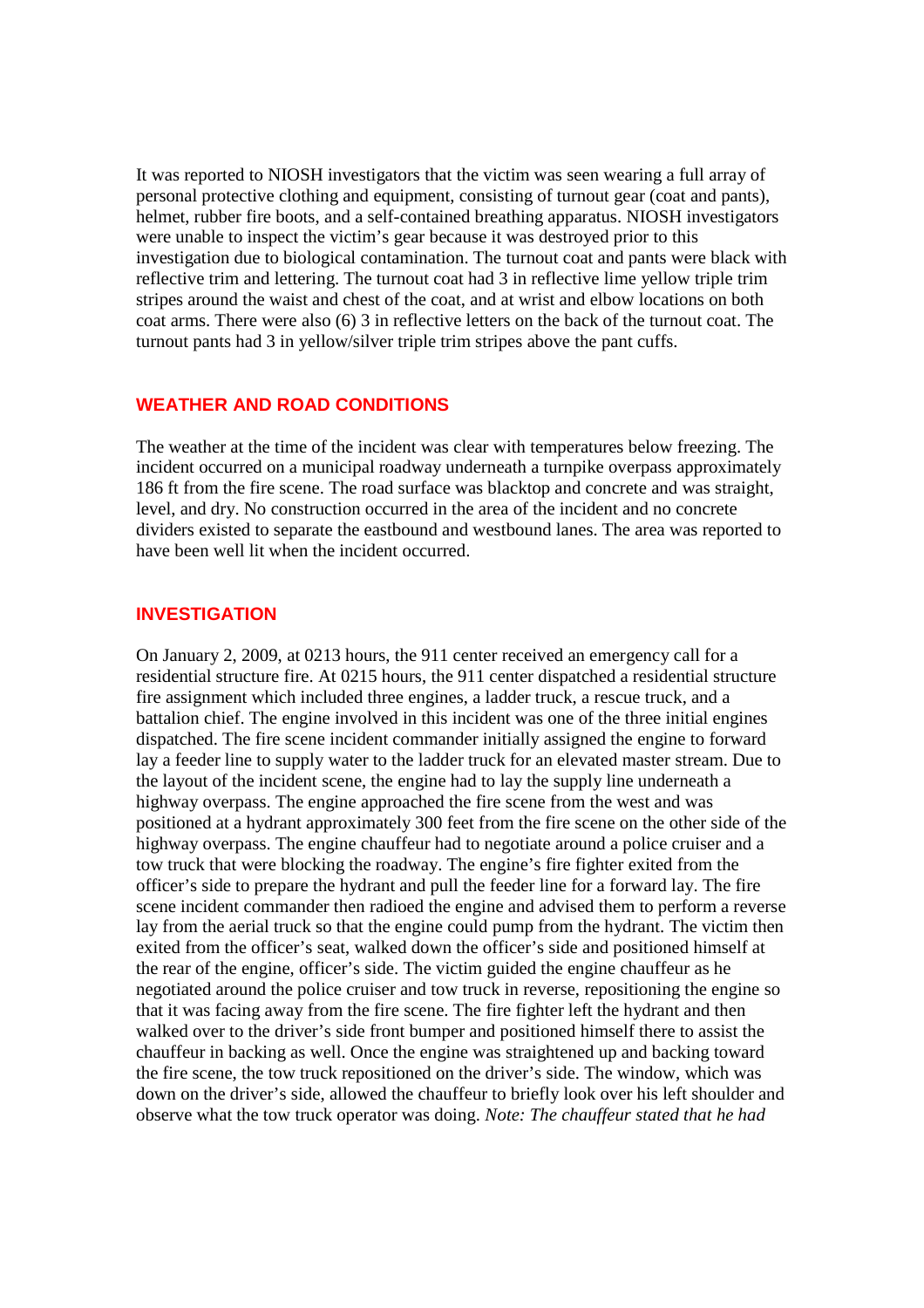*maintained eye contact with the victim via the officer's side mirror until this occurred.* At the same time the tow truck was being repositioned, the officer of the aerial truck observed the victim walking behind the engine at an angle toward the driver's side and looking toward the fire scene. *Note: It is believed that the victim was trying to get to a better vantage point to assist the chauffeur in backing the engine and may not have realized how close he was to the engine.* The officer of the ladder truck witnessed what appeared to be the victim being hit by the engine and then stumbling. As the engine continued to back up, the victim was run over by the engine.

Witnesses interviewed reported seeing the victim fall down before being backed over by the engine. *Note: The victim may have been contacted by the engine's rear step, or he may have stumbled causing him to fall, before being run over.* The chauffeur remembers looking in his driver's side mirror and seeing a police officer waving his arms in the air and shouting, "Stop, you ran over something or someone!" The chauffeur immediately stopped the engine and was directed by police to shut the engine down, apply the brake, and stay in the engine's cab. The fire fighter grabbed the wheel chocks and chocked the engine. The victim was discovered underneath the engine on the officer's side, just in front of the rear wheels. He was removed from underneath the engine by fire fighters and police officers and then transported to a local metropolitan hospital where he was pronounced dead. Witnesses also noted that the back-up alarm and lights were operating when the incident occurred.

## **CONTRIBUTING FACTORS**

Occupational injuries and fatalities are often the result of one or more contributing factors or key events in a larger sequence of events that ultimately result in the injury or fatality. NIOSH investigators identified the following items as key contributing factors in this incident that ultimately led to the fatality:

- Loss of direct communication between the driver and victim.
- Driver distractions at a crucial time in the incident.
- Possible loss of footing by the victim.
- Possible failure of the automatic reverse braking system to actuate the rear brakes.

#### **CAUSE OF DEATH**

According to the county medical examiner's autopsy report, the victim died from blunt force trauma to the head, torso, and upper extremities.

#### **RECOMMENDATIONS**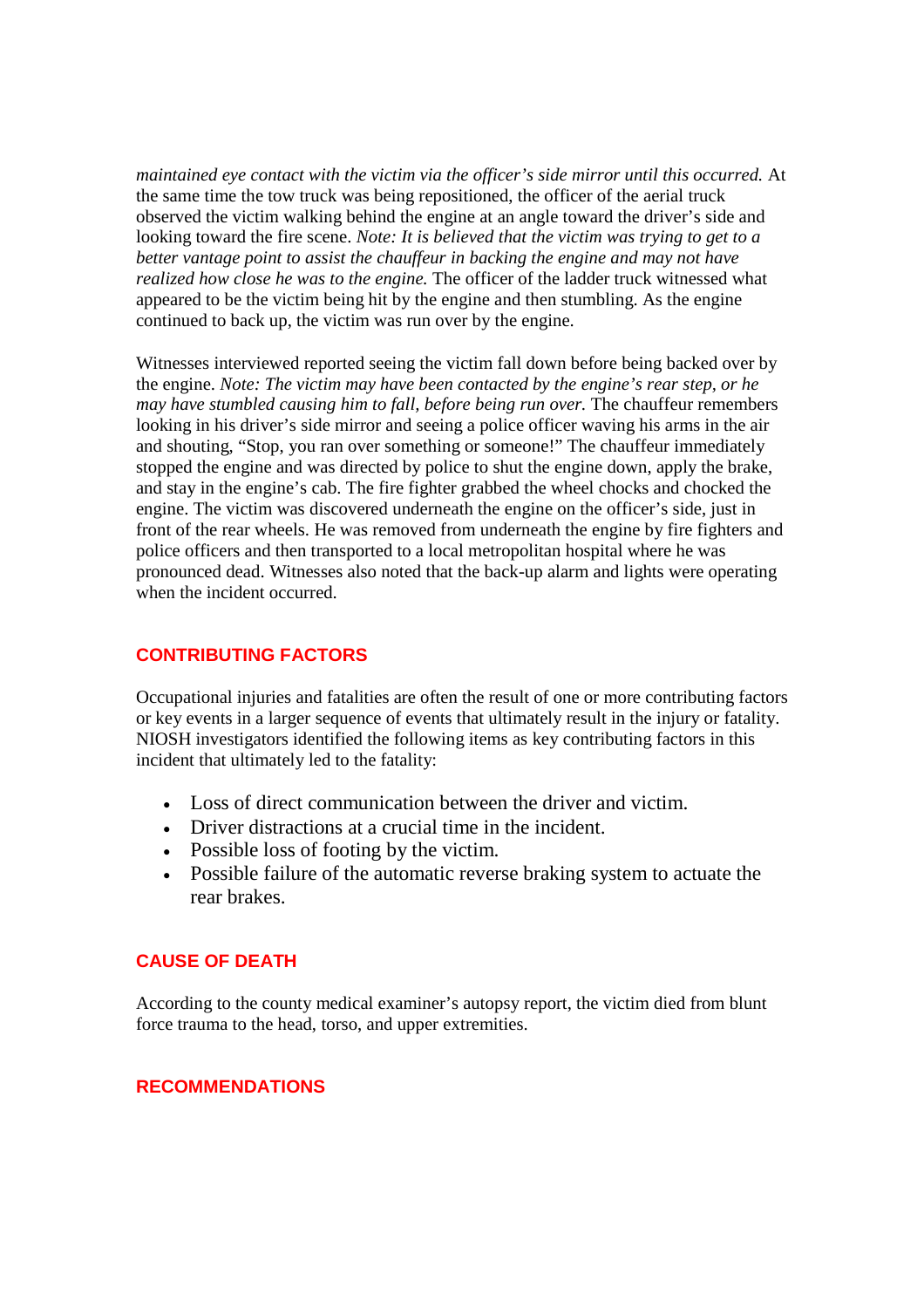*Recommendation #1: Fire departments should ensure that standard operating procedures (SOPs) are developed, implemented, and enforced on safe backing of fire apparatus (e.g., visual and audio communication, use and position of spotter(s)) and include adequate training and testing methods (e.g. written and practical tests) to ensure fire fighter comprehension.*

Discussion: The National Fire Protection Association (NFPA) 1500 *Standard on Fire Department Occupational Safety and Health Program* states, "The fire department shall develop standard operating procedures for safely driving fire apparatus during nonemergency travel and emergency response and shall include specific criteria for vehicle speed, crossing intersections, traversing railroad grade crossings, the use of emergency warning devices, and backing of fire apparatus.<sup> $4$ </sup> A SOP on backing fire apparatus should include driver responsibilities (i.e., mirror adjustment and safe path of travel) and the use of a spotter(s). At least one crew member, preferably two crew members, should be positioned to assist a driver during backing operations. A spotter should be positioned at the rear of the fire apparatus on either the driver's or officer's side so that they are visible in the side-view mirrors. If more than one spotter is available, one can be positioned at the rear of the fire apparatus and one at the front or only at the rear, on either side of apparatus. The use of more than one spotter will assist the driver in negotiating tight spaces such as alleyways. The SOP should state that members assigned to assist in backing apparatus be in communication with the driver/operator through the use of department-approved hand signals, one-on-one communication, intercom system, or two-way radio devices. To avoid confusion, it is important to designate only one spotter to communicate with the driver.

The National Solid Waste Management Association and the Waste Equipment Technology Association released the *Manual of Recommended Safety Practices*, a comprehensive collection of safety practices for workers engaged in solid waste collection. Refuse truck operators are required to maneuver around vehicles and structures and are faced with having to routinely operate their trucks in reverse on a daily basis. This manual details procedures specific to backing safely, acting as a spotter during backing, and working around mobile equipment.<sup>5</sup> The fire service could adopt these safety practices for backing fire apparatus and use this manual as a reference to develop or evaluate their own backing procedures.

Drivers need to make sure they maintain visual contact with the spotter(s) and stop backing immediately when visual contact is lost. Backing should only be resumed when visual contact is reestablished and the designated spotter gives appropriate direction to continue. It is important that the driver focuses on backing, is not distracted by dispatch traffic, and is not utilizing a cell phone or handheld radio communication device while engaged in backing maneuvers. When spotters are assisting with backing a fire apparatus they need to stay visible within the designated side-view mirrors, stay away from the driver's blind spots, stay clear of the fire apparatus' path of travel, avoid walking backwards, and signal the driver to stop when a person or object comes within the apparatus' path of travel or when the spotter needs to change positions.<sup>6</sup> OSHA regulations require employers to train workers to recognize and avoid unsafe conditions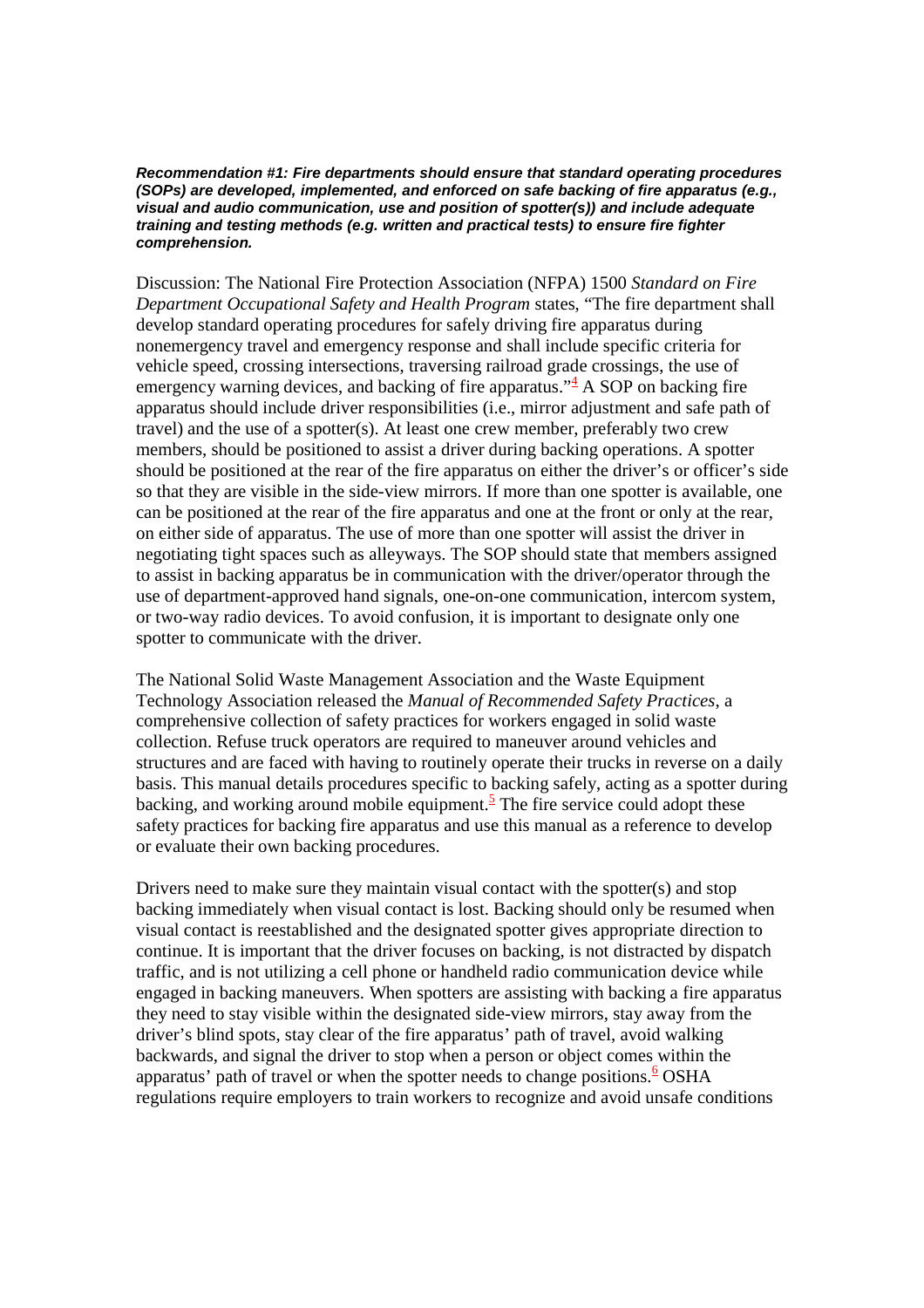that may be present in their work environments and to provide training on the regulations applicable to their work. $\frac{7}{2}$ 

The United States Fire Administration's (USFA) manual, Safe Operation of Fire Tankers states, "One of the most common types of crashes that can be traced to failure to follow SOPs is those that involve backing the apparatus." $\frac{8}{3}$  During this incident, the fire apparatus was backing at the same time the victim was observed walking behind the apparatus at an angle. The chauffeur was momentarily distracted by the movement of the tow truck, when this occurred. A general order on backing into a fire station had been issued in  $1994<sup>1</sup>$ , but a comprehensive SOP had not been developed or implemented on backing.

#### *Recommendation #2: Fire departments should consider evaluating current safety equipment used on fire apparatus to assist drivers during backing operations and consider supplementary safety equipment (e.g., additional mirrors, automatic sensing devices, and/or video cameras) for further assistance.*

Discussion: Modern technology has provided the fire service with a variety of electronic devices that can assist in improving fire apparatus and fire fighter safety. Fire apparatus are currently being equipped with additional mirrors, cameras, and apparatus-mounted sensing devices (e.g., infrared and ultrasonic) to aid in backing maneuvers. Additional mirrors mounted and angled so that blind spots are eliminated can assist the driver while backing. A rear-view camera mounted on the rear of the apparatus provides a view of the obstructed area (blind area directly behind the vehicle) on a video monitor in the cab. Sensor systems (radar or sonar systems designed as backing aids) provide an alarm in the cab when an individual or other obstacle is detected at the rear of an apparatus. A combination of a camera and a sensor system may offer the best protection, especially on a congested fireground or at a motor vehicle incident.

As in this incident, newer apparatus are being equipped with automatic sensing devices, often referred to as Backstops®, that will cause the vehicle's brakes to lock up and stop the apparatus when the device senses contact with an object. $8$  This type of device does not prevent the crash but only minimizes potential damage from striking an object. Even though these technological devices may provide an additional measure of safety, they do not substitute for visible spotters.

#### *Recommendation #3: Fire departments should implement proper procedures for inspection, use, and maintenance of safety equipment used to assist in the backing of fire apparatus to ensure the equipment functions properly when needed.*

Discussion: NFPA 1500 Standard on Fire Department Occupational Safety and Health Program states, "All fire apparatus shall be inspected at least weekly, within 24 hours after any use or repair, and prior to being placed in service or used for emergency purposes, in order to identify and correct unsafe conditions.<sup> $\frac{1}{4}$ </sup> Written policies and procedures should incorporate a preventative maintenance program that will provide information on proper inspection, maintenance, and repair of apparatus and its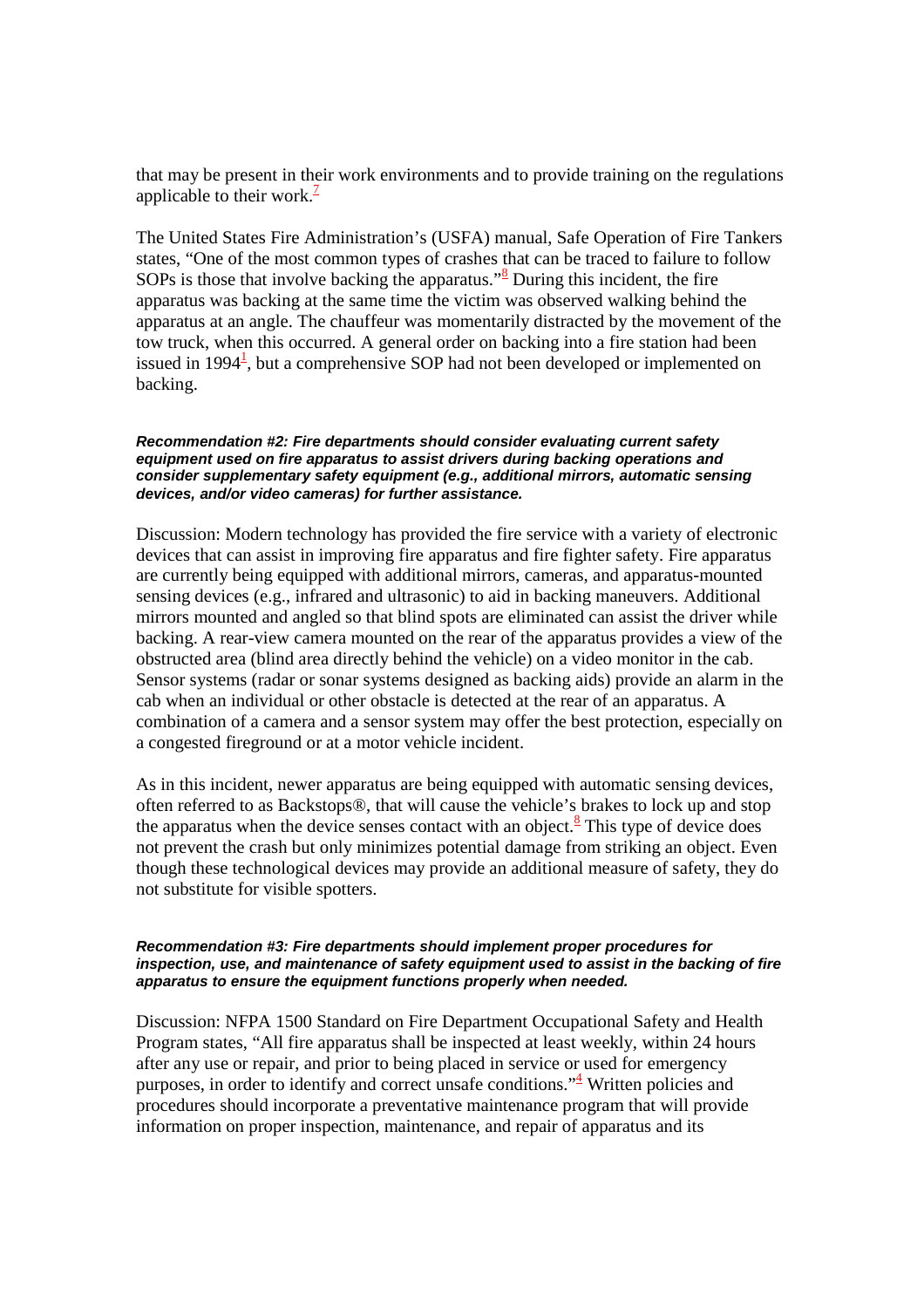equipment. This program should also provide guidance for documenting, notifying, filing, and securing maintenance checks and records, including requirements to place an apparatus out of service. Also, all operating and maintenance instructions and manuals shall be provided and maintained for those performing routine tests, inspections, and servicing functions. $\frac{9}{2}$ 

The apparatus involved in this incident was equipped with an after-market reverse braking system which was mounted to the rear bumper. The last documented service test was performed more than eight months prior to the fatal incident. The manufacturer recommends the system be checked daily or weekly to insure proper operation.<sup>3</sup> The system was found to be not working when examined by New Jersey Fire Safety Division investigators during the state police commercial vehicle inspection. However, the system was not tested by the manufacturer or a third-party certification facility to verify that the device failed to actuate the rear brakes. A component for this reverse backing system needed to be replaced to allow it to operate again. *Note: It has not been determined beyond a reasonable doubt that the system failed to operate during the fatal incident or that the victim came into contact with the sensor, but these cannot be ruled out as potential contributing factors in the fatal incident.* Three other apparatus within the fire department's fleet also needed maintenance performed on their installed systems.

## **REFERENCES**

- 1. Fire Department [1994]. General order.
- 2. NSC [2008]. Coaching the emergency vehicle operator II—fire. Itasca, IL: National Safety Council.
- 3. Universal Life Safety Products [1996]. Manufacturer manual: automatic reverse braking system. Verona, NJ: Universal Life Safety Products, LLC.
- 4. NFPA [2007]. NFPA 1500 Standard on fire department occupational safety and health program. 2007 ed. Quincy, MA: National Fire Protection Association.
- 5. NSWMA [1997]. Manual of recommended safety practices. Washington, DC: National Solid Waste Management Association.
- 6. NIOSH [1994]. NIOSH Alert: preventing worker injuries and deaths from moving refuse collection vehicles. Cincinnati, OH: U.S. Department of Health and Human Services, Centers for Disease Control and Prevention, National Institute for Occupational Safety and Health, DHHS (NIOSH) Publication No. 97-110 [http://www.cdc.gov/Niosh/refuse.html].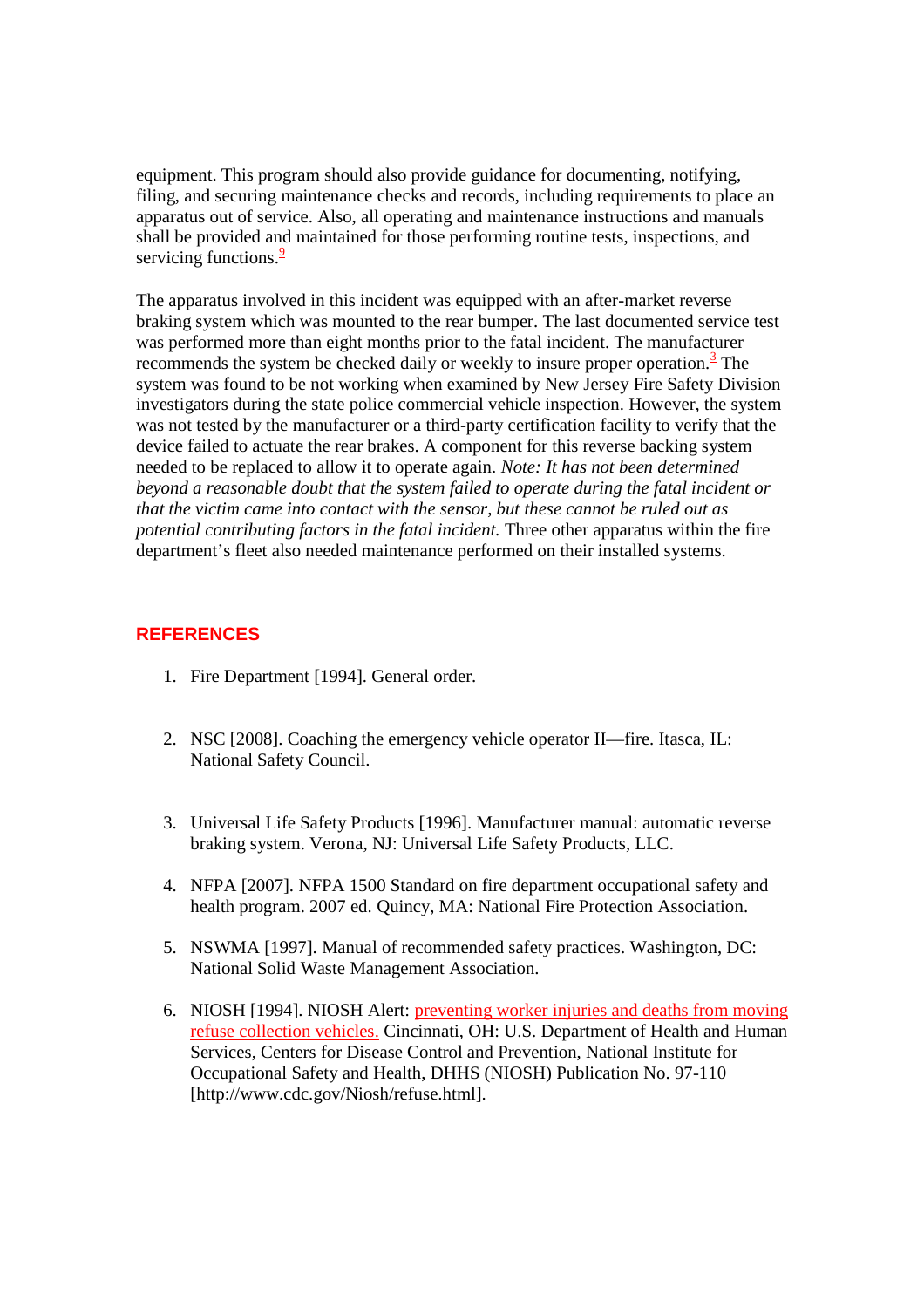- 7. Code of Federal Regulations [2009]. 29 CFR 1926.21(b)(2). Safety training and education. Washington, DC: U.S. Printing Office, Office of the Federal Register.
- 8. USFA/FEMA [2003]. Safe operation of fire tankers. Emmitsburg, MD: U.S. Fire Administration, Publication No. FA 248 [http://www.iaff.org/hs/EVSP/USFA%20Safe%20Operation%20of%20Fire%20T ankers.pdf].
- 9. NFPA [2007]. NFPA 1451 Standard for a fire service vehicle operations training program. 2007 ed. Quincy, MA: National Fire Protection Association.

## **INVESTIGATOR INFORMATION**

This investigation was conducted by Stacy C. Wertman and Stephen T. Miles, Safety and Occupational Health Specialists, with the Fire Fighter Fatality Investigation and Prevention Program, Fatality Investigations Team, Surveillance and Field Investigations Branch, Division of Safety Research, NIOSH located in Morgantown, WV. This report was authored by Stacy C. Wertman. A technical review was provided by William Peters, of Peters Associates, Fire Apparatus Consulting Services, Inc. Mr. Peters is a retired Battalion Chief with over 28 years experience with the Jersey City, New Jersey Fire Department and is active in the NFPA consensus standards process.

#### **DISCLAIMER**

Mention of any company or product does not constitute endorsement by the National Institute for Occupational Safety and Health (NIOSH). In addition, citations to Web sites external to NIOSH do not constitute NIOSH endorsement of the sponsoring organizations or their programs or products. Furthermore, NIOSH is not responsible for the content of these Web sites.

The National Institute for Occupational Safety and Health (NIOSH), an institute within the Centers for Disease Control and Prevention (CDC), is the federal agency responsible for conducting research and making recommendations for the prevention of work-related injury and illness. In fiscal year 1998, the Congress appropriated funds to NIOSH to conduct a fire fighter initiative. NIOSH initiated the Fire Fighter Fatality Investigation and Prevention Program to examine deaths of fire fighters in the line of duty so that fire departments, fire fighters, fire service organizations, safety experts and researchers could learn from these incidents. The primary goal of these investigations is for NIOSH to make recommendations to prevent similar occurrences. These NIOSH investigations are intended to reduce or prevent future fire fighter deaths and are completely separate from the rulemaking, enforcement and inspection activities